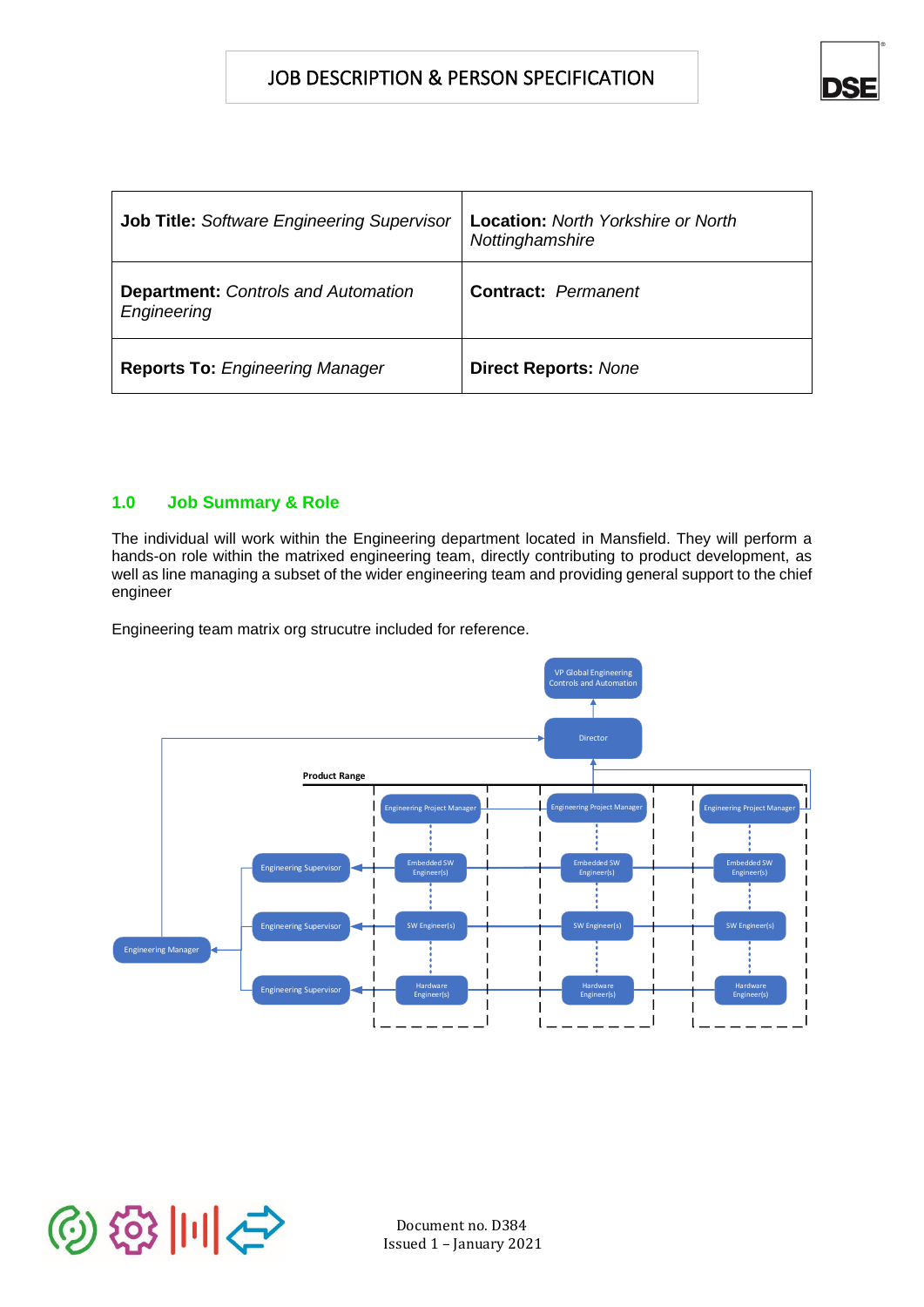

# **2.0 Key Responsibilities & Main Duties**

- Work hands on as an engineer, either individuality or as part of a project team, developing software in a range of languages including C#, JavaScript, HTML and PHP.
- Line management of a segment of DSEs engineers' team, located at both North Yorkshire and Sutton in Ashfield with hybrid working in place.
- Line management includes 1:1 appraisal, goal setting, producing, and implementing personal development plans, holiday approval and sickness review.
- Work collaboratively with the Engineering Project Mangers to manage and allocate resources to development projects.
- Maintain visibility and understanding of the work being undertake in the relevant department segment.
- Ensure the engineers have the necessary skills, knowledge, and tools to complete the tasks allocated to them by the Engineering Project Managers by provide technical guidance on a dayto-day basis.
- Work at the project inception stage to provide product and project costs estimates, feasibility studies and ensure that high level technical requirements are capture completely prior to wider engineering involvement.
- Work with engineering project managers to ensure project plans are technically correct and appropriate timescales are being worked to.
- Be a technical decision maker, with the chief engineer as escalation point
- Resolving, where-ever possible, and escalate areas as necessary, areas of risk, ineffectiveness, and inefficiencies.
- Development of in-house tools and process focus on efficiency and ease of use
- Support the wider company be answering technical questions and/or delegating tasks within the matrix framework.
- Administration and maintenance of engineering systems, revision and variant control systems, issue management systems.
- Provide guidance to the hardware/software team to design to ensure alignment on technology and designs and test.
- Have an up to date understanding of regulatory standards and to keep this knowledge base relevant and distributed through the team.
- Manage small projects for relevant hardware/software customer complaints and department ICARs
- Review department KPIs to ensure targets are being hit and work with wider engineering management to resolve issues.

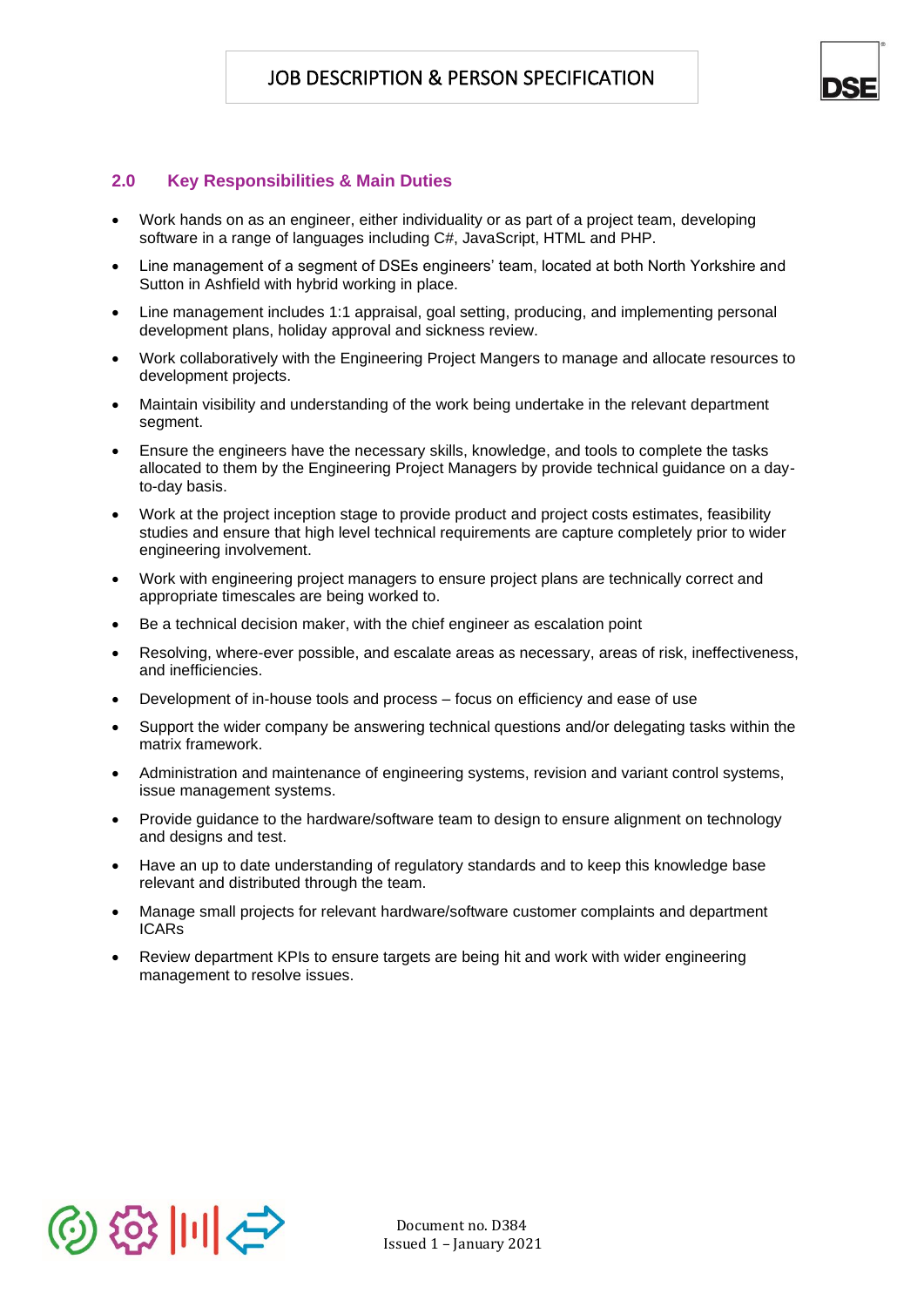

# **3.0 Internal & External Relationships**

Engineering Manager – Review training requirements for engineers, review KPIs, provide assistance on technical decision making

Engineering Project Managers – assign resource, review project plans, specifications, assist with project delivery

Technical Support – assist technical support with customer queries, delegate to the engineering team as required.

Commercial Sales Team – support during project inception stage for and requirements capture and project estimates.

Customers – occasional customer interaction may be required in calls, meetings or traveling to undertake customer visits

#### **4.0 Key Performance Indicators**

- Successful delivery of professional and quality software solutions that meet business's needs
- Maximised team efficiency and throughput focusing on project delivery
- Individual and promoted professionalism
- Communication skills, ability to communicate technical issues to wider audience with clarity and precision
- Ability to make and direct decision making and empowerment of the wider team
- Grow application knowledge for industrial control systems